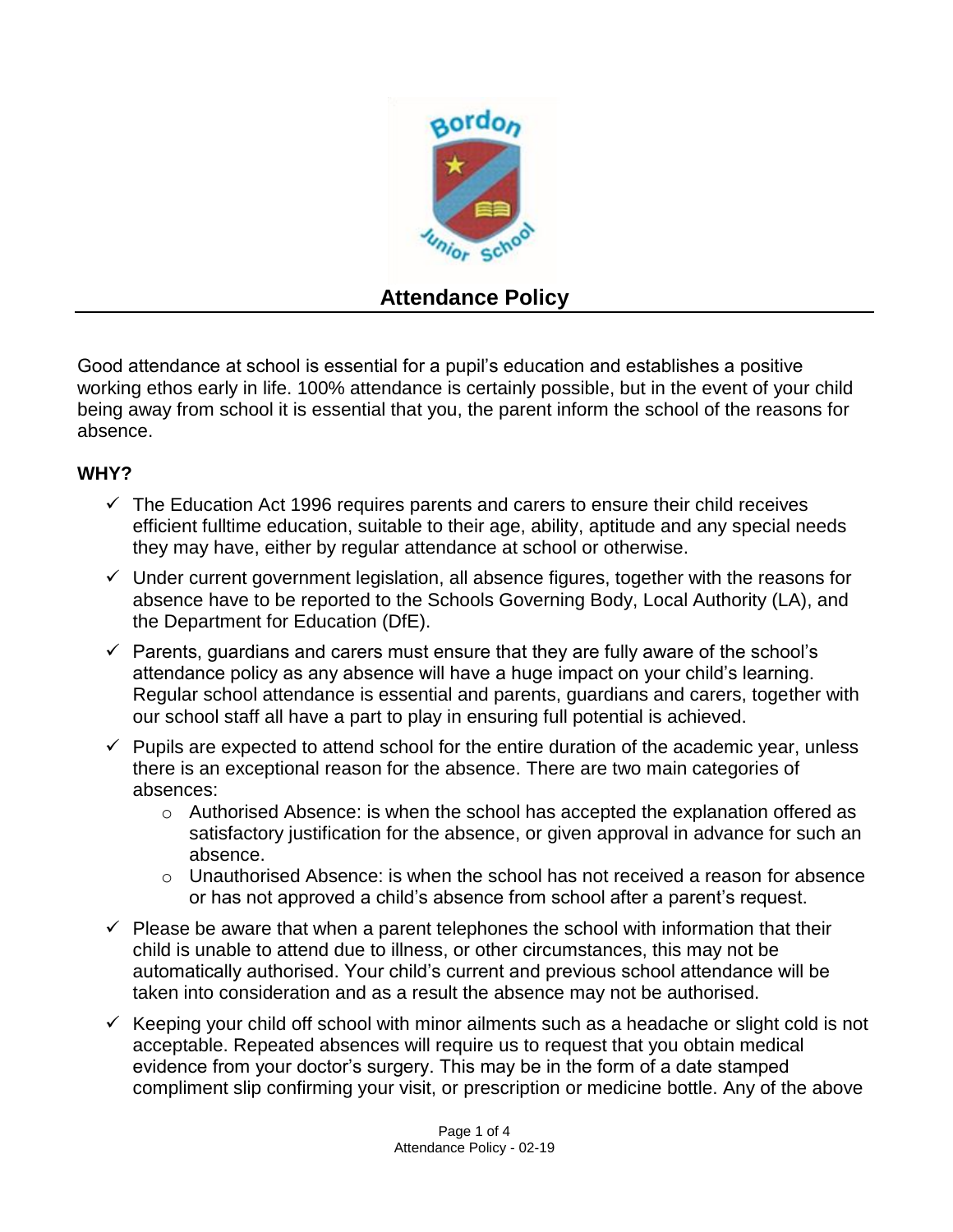is to be shown to a member of the school office. (Please note: that the school is not asking any parent to incur a charge for such information and will not be liable for the cost.)

 $\checkmark$  There is a clear connection between regular attendance and achievement. As attendance deteriorates, so does performance, achievement, friendship circles and self-esteem.

## **SCHOOL RESPONSIBILITIES**

- $\checkmark$  To communicate clearly the attendance procedure and expectations of the school.
- $\checkmark$  Maintain appropriate attendance data.
- $\checkmark$  Have appropriate registration processes in place.
- $\checkmark$  To follow up absences and lateness if parents/carers have not communicated with the school: initially with a first-day absence telephone call.
- $\checkmark$  Inform parents/carers of what constitutes authorised and unauthorised absences.
- $\checkmark$  To have systematic and consistent daily records which chart absence and lateness.
- $\checkmark$  To report to the Local Authority and support their work with pupils as necessary.
- $\checkmark$  To report to the Government on attendance twice a year.
- $\checkmark$  To consistently administer the attendance procedure.
- $\checkmark$  To ensure that registers are taken twice daily: at the start of the morning and afternoon sessions
- $\checkmark$  To promote good attendance

#### **PARENT RESPONSIBILITIES**

- $\checkmark$  To have children in class ready for teaching by the start of the day at 8.50 a.m.
- $\checkmark$  To inform school of any absence.
- $\checkmark$  To request leave of absence as far in advance as possible.
- $\checkmark$  To make applications for leave of absence in writing on the school's Leave Of Absence Form, giving the reason for the request.
- $\checkmark$  To work with the school to improve lateness and attendance.
- $\checkmark$  To avoid medical and dental appointments during the school day.
- $\checkmark$  If parents, guardians or carers are worried about their child's attendance at school they should:
	- $\circ$  Talk to their child; it may be something simple that needs your help in resolving
	- o Talk to your child's class teacher in the first instance.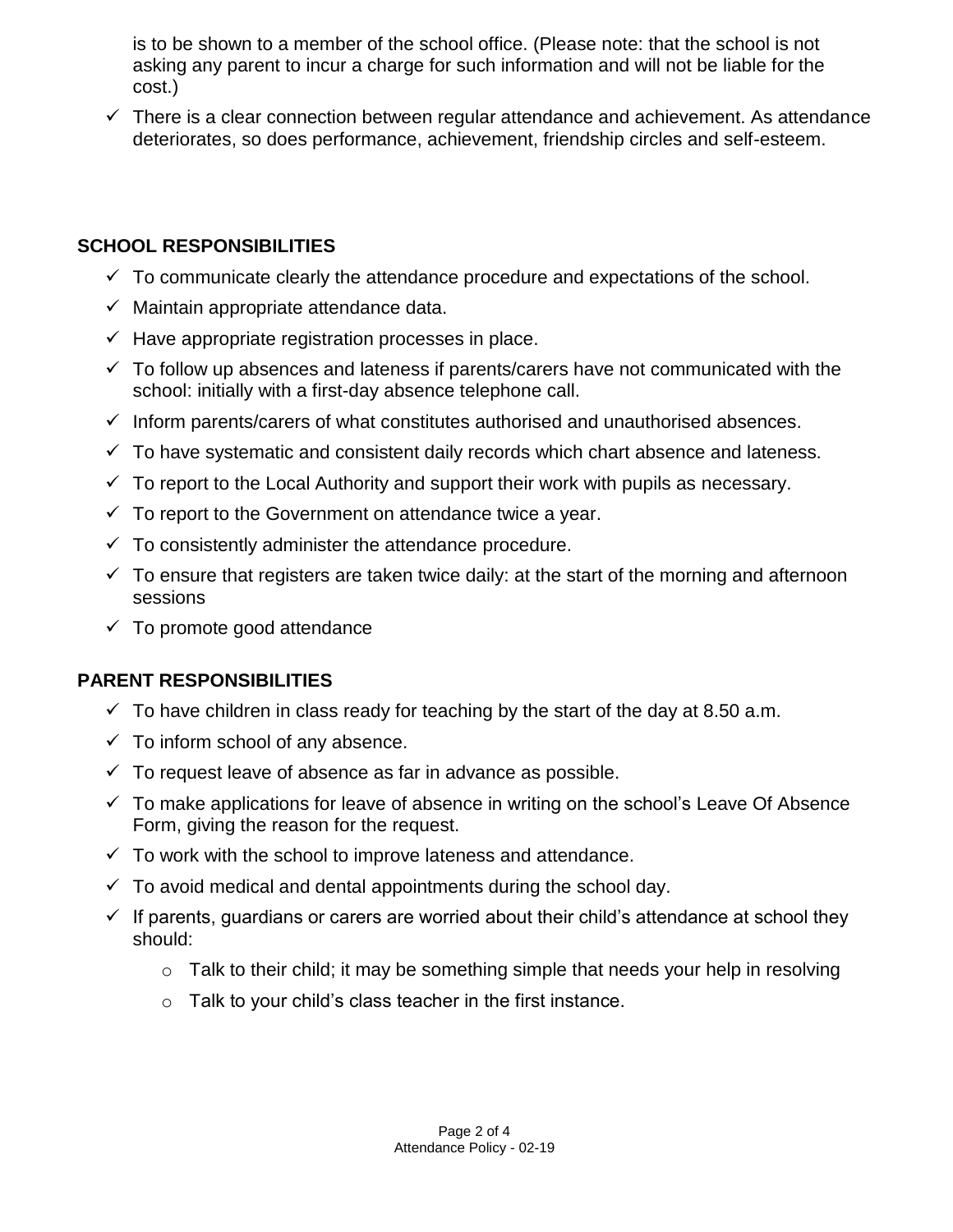#### **ABSENCES DURING TERM TIME**

The Education (Pupil Registration) (England) (Amendment) Regulations 2013 explanatory note states:

*Regulation 7 of the 2006 Regulations is amended to prohibit the proprietor of a maintained school granting leave of absence to a pupil; except where an application has been made in advance and the proprietor considers that there are exceptional circumstances relating to the application.*

*Leave of absence taken without authorisation may be referred to the Education Welfare Service. This may result in prosecution proceedings, or a Fixed Penalty Notice.*

If a Fixed Penalty Notice is issued, a separate Notice would be issued to each parent for each child.

AS OF 1ST SEPTEMBER 2013, THE RATE PER PARENT PER CHILD WILL BE £60 IF PAID WITHIN 21 DAYS AND RISING TO £120 IF PAID BETWEEN 22 AND 28 DAYS

If the penalty notice is not paid each parent may be liable to prosecution at the Magistrates Court, and if proved, each notice may receive a criminal conviction and/or a fine to the maximum of £1,000 plus costs.

- $\checkmark$  Application for term-time leave of absence must be made in advance by the parent with whom the child normally resides on the form headed 'Application for leave of absence during term time'. These may be obtained from the school office.
- $\checkmark$  Leave of absence will only be granted where the Headteacher considers it is due to 'exceptional circumstances'. Parent will be informed within 7 school days as to whether the request has been authorised or unauthorised.
- $\checkmark$  There are 190 school days (380 sessions) a year which your child is expected to attend.

# **LATENESS**

Punctuality is an important life skill. It is also polite.

- $\checkmark$  Children must be in class by 8.50am each day. Registers will be taken as soon as possible after that time. Children will be marked late if they arrive at school after 8:50am.
- $\checkmark$  The school gates are open from 8:30am and there are staff on duty so you can drop your children and go if you wish. The gates will shut at 8:50am. Children who arrive after that time must come into the building via the main office, where they will be entered into the late book.
- $\checkmark$  Lateness is monitored and the school will follow this up.
- $\checkmark$  If the arrival at school is after the registers have closed at 9.15am, the pupil will receive a 'U'. This equates to an absence although we are aware that the pupil is on the school premises.

If a pupil is late due to a medical appointment, this can be an authorised absence coded 'M'. It is best to make appointments outside of school hours or during school holidays, but we understand this is not always possible

Pupils who are consistently late are disrupting not only their own education but also that of the other pupils. Lateness is considered to be an equally serious absence. Parents, guardians or carers of pupils who seem to be developing patterns of lateness will be reminded by letter of the

> Page 3 of 4 Attendance Policy - 02-19